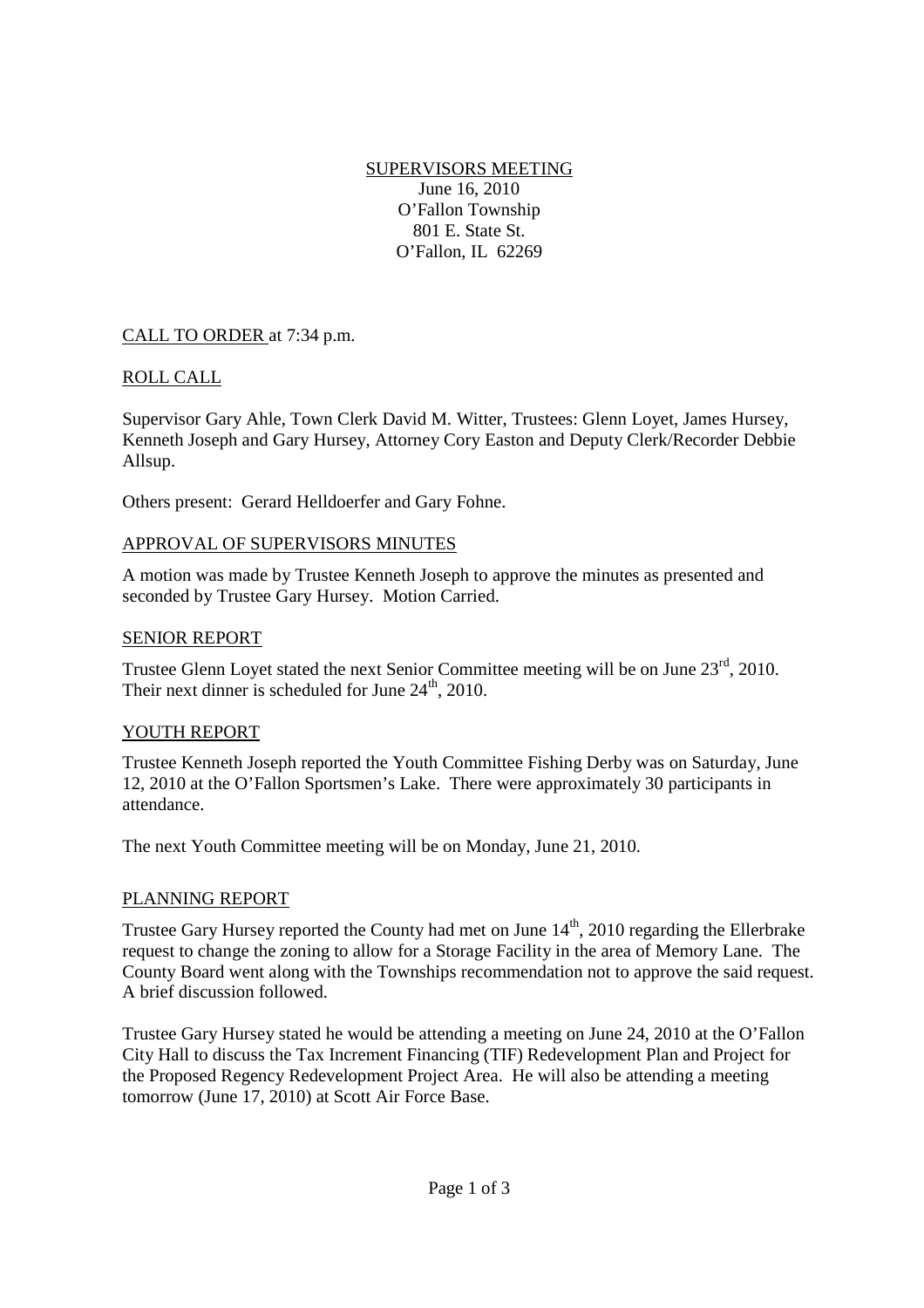## AFTER PROM REPORT

Trustee Gary Hursey stated he had turned in the receipts from the After Prom Party earlier today. The expenditures were approximately \$8,500 leaving about \$700 to begin next years event.

### TRUSTEES REPORT

Trustee Glenn Loyet stated the next TOI Education District Program will be on Saturday, August 7, 2010 in Fairview Heights. Since he is on the Board the cost will be \$20 instead of the \$40.

### TOWN CLERK REPORT

Town Clerk Dave Witter presented the redesigned website to the Board. The website will have pages for each of the Township committees. They will be able to advertise their events on the calendar and post useful information. All services the Township provides will be on the site. A discussion followed in which the Board members stated they were pleased with the website.

### SUPERVISORS REPORT

Supervisor Ahle stated he had received information on TOIPAC (Township Officials of Illinois Political Action Committee). A brief discussion followed.

### UNFINISHED BUSINESS

None.

## NEW BUSINESS

A hall rental request was made by State Senator Kyle McCarter to use our facility on August 4<sup>th</sup>, 2010 to hold a senior citizens seminar on "Avoiding Fraud Scams". Trustee Kenneth Joseph made a motion to approve the hall use request without any fees and seconded by Trustee Jim Hursey. Roll Call. Loyet – aye; J. Hursey – aye; Ahle – aye; Joseph – aye; G. Hursey - aye. Motion carried.

Supervisor Ahle stated the Prevailing Wage Rate Ordinance (Ordinance No. 10-03) has been prepared for approval. Trustee Glenn Loyet made a motion to approve Ordinance No. 10-03 and seconded by Trustee Jim Hursey. Roll Call. Loyet – aye; J. Hursey – aye; Ahle – aye; Joseph – aye; G. Hursey - aye. Motion carried.

## APPROVAL OF SUPERVISORS BILLS

| Town Fund                 | \$3,558.02 |
|---------------------------|------------|
| <b>General Assistance</b> | 585.65     |

Trustee Glenn Loyet made a motion to authorize the bills of the Supervisor and seconded by Trustee Kenneth Joseph. Roll Call. Loyet – aye; J. Hursey – aye; Ahle – aye; Joseph – aye; G. Hursey - aye. Motion carried.